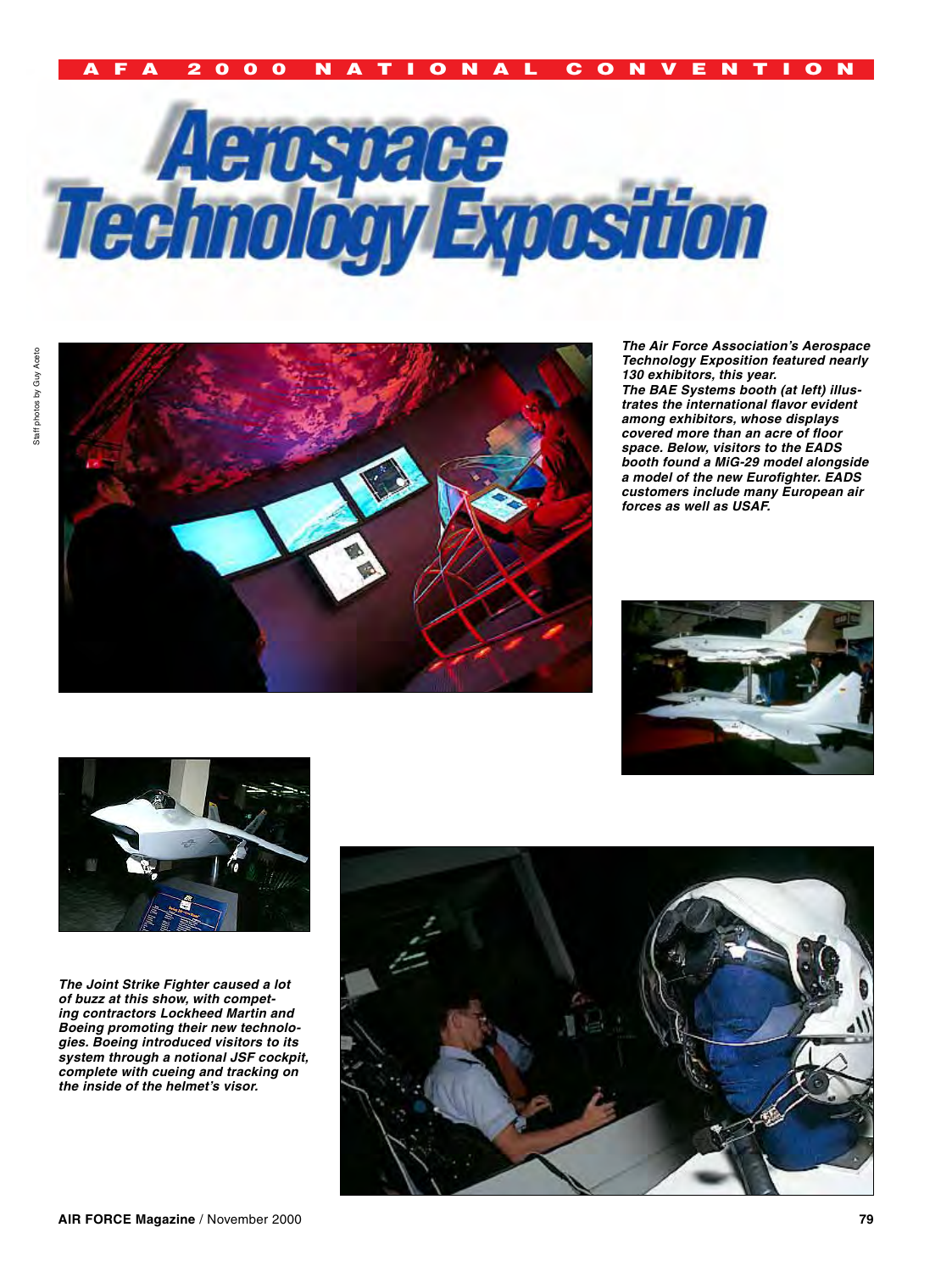

*At left, Capts. Dexter Harrison and Gary Town listen to Lockheed representative Johnny Walther explain what the company has to offer the future force. Harrison, from Langley AFB, Va., is chairman of AFA's Junior Officer Advisory Board and Town, from Hurlburt Field, Fla., is a board member. Exposition guests—who numbered nearly 8,500—could also learn about Lockheed's products and services on their own, through laptop computers set up on informal cafe style tables.*



*Above, Amn. Vatusana Khinesavath, a dental technican from Langley, signs up to receive more information from one of the exhibitors.* 





*Above, James Callahan, a member of AFA's Audit Committee, speaks with a representative from EADS–CASA, a first-time exhibitor this year. The Martin–Baker booth, at left, featured several ejection seats, prompting AFA's "All–American Airman" John Alison (right) to tell stories about not using an ejection seat—or even seat belts, for that matter. Joining the AFA national director emeritus at the exhibit are (l–r) William Burdeshaw and Eugene Deatrick.*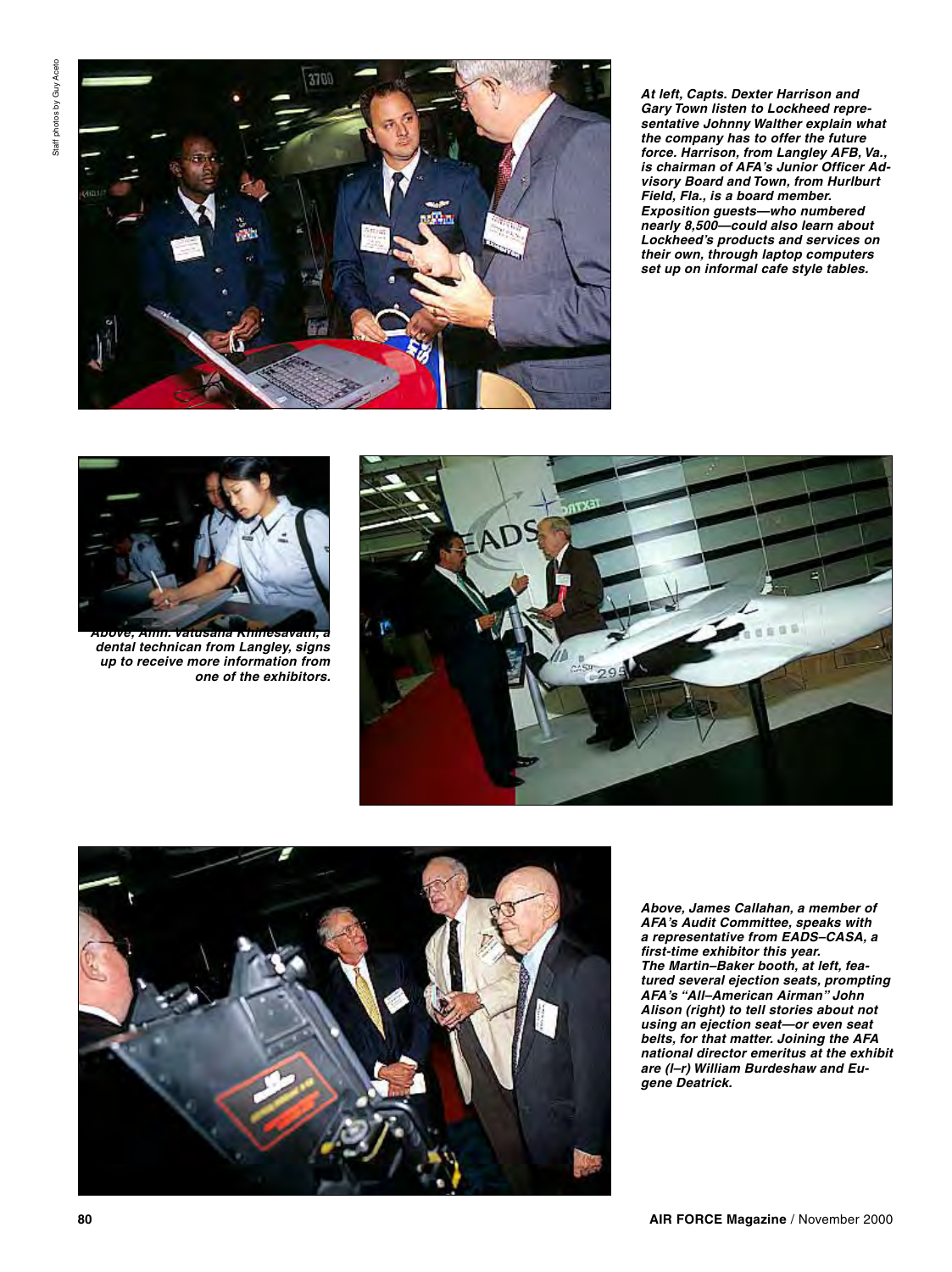

*Aerea S.p.A. from Milan, Italy, displayed its multifunction rail launcher, touted by a company representative as "the most important piece of equipment between the airplane and the weapon." Below, Brig. Gen. Tibor Kiss, Hungarian air attaché, was one of the many international visitors to the three-day event.*



 *Warfighter training personnel from the Air Force Research Laboratory, Human Effectiveness Directorate, linked UAV imagery and F-16 and A-10 simulators at their exhibit with Joint STARS, AWACS, and RAF Tornados in a virtual and realtime environment. At right, between battles visitors get up close to this virtual world. A-10 pilot* 

*Maj. Guy Schmidt from the Research Lab gives pointers to Patty Saunders of Rolls Royce North America.*





*The section devoted to units that entered the Air Force Chief of Staff Excellence Award program is always a highlight. Here, USAF Chief of Staff Gen. Michael Ryan visits with some members of the 109th Airlift Wing (ANG) Team Antarctica, from Schenectady County Airport, N.Y. The Aerospace Technology Exposition focuses on the best of the best and offers attendees a chance to catch up on the latest technology.*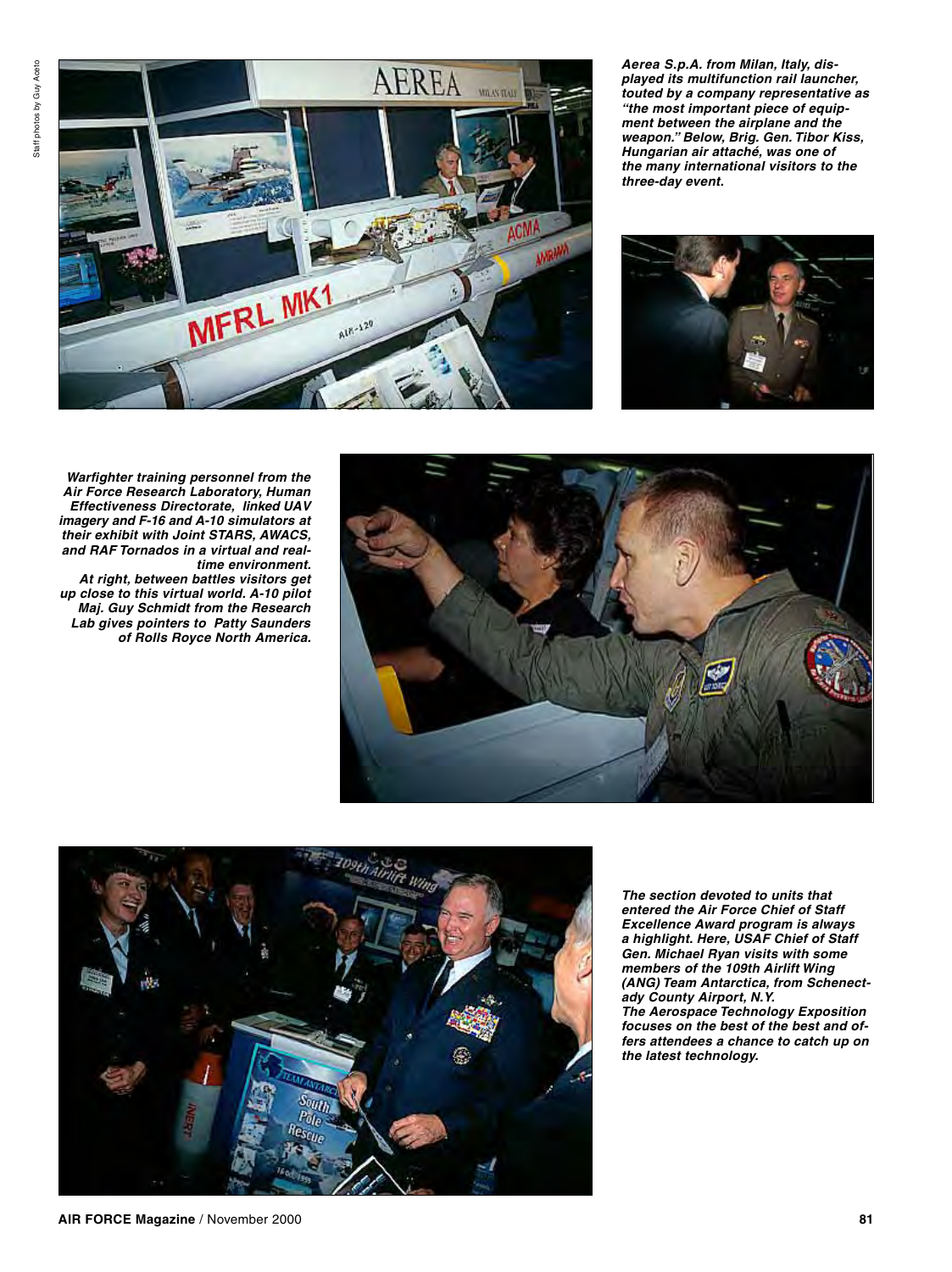#### **3M Federal Systems/3M Aerospace and Aircraft Maintenance Depart‑ ment** Bonding, joining, and fastening systems, high‑performance structural adhesives, paint solutions, and much more.

AAR Cadillac Manufacturing Leading supplier of mobility systems and components for DoD, government agencies, and commercial customers. **ACCOM** Real-time nonlinear editor, used to edit Unmanned Aerial Vehicle

video imagery.

**AEREA S.p.A.** Specializes in design, development, production, maintenance, and integrated logistic support of aircraft armament equipment.

**Aeronautical Systems Center** Develops, acquires, modernizes, and sustains the world's best aerospace systems.

**Airborne Laser** DoD's highest technology and most revolutionary weapon. **Air Force Flight Test Center**

**Air Force History Support Office** Commemorating the 50th anniversary of USAF's participation in the Korean War, 1950–53.

**Air Force Intelligence Agency** The single agency for the performance of Air Force–wide intelligence roles and functions.

**Air Force Junior ROTC** World's largest aerospace education organization.

**Air Force Materiel Command AQ** Acquistion reform in the Air Force. **Air Force Research Laboratory** The latest Air Force technologies with ap‑ plications in directed energy.

**Air Force Research Laboratory, Human Effectiveness Directorate, Warfighter Training Research Division,** Mesa, Ariz. Real‑time "Training for

Dynamic Aerospace Control." **Air Force Weather Agency** Develops doctrine, policy, requirements, and standards for weather support.

**Alenia Marconi Systems, Inc.** USA center for the development of air-to-

surface guided weapons, support equipment, and instrumented training range systems.

**Anderson Fine Scale Replicas** Museum‑quality model replicas of aircraft, helicopters, and prototypes.

**Armed Forces Bank** "Your Hometown Bank Around the World."

**Armed Forces Benefit Association** Multifinancial services company offering insurance, banking, and investment products.

*Armed Forces Journal International*

**Army and Air Force Mutual Aid Association** A nonprofit organization that provides high-quality, low-cost life insurance values.

**Arnold Engineering Development Center** World's most advanced and larg‑ est complex of flight simulation test facilities.

**Atlantic Research Corp.** Designs and builds propulsion systems for a range of uses in commercial, space, and military projects.

**AVPRO–Avionics Production Division,** Robins AFB, Ga. Explicates how the Air Logistics Centers—and avionics—contribute toward the DoD mission.

**BAE Systems** Offers a range of sophisticated state-of-the-art electronic systems to meet airborne operational requirements from sensor to shooter. **Bell Helicopter Textron, Inc.** World's leading manufacturer of vertical flight aircraft for commercial and military customers.

**Belleville Shoe Manufacturing Co.** A full line of military-style boots. **Boeing Co., The** World's largest manufacturer of commercial jetliners and military aircraft; provides related services worldwide.

**Booz•Allen & Hamilton** A global leader in management and technology consulting.

**Butler Manufacturing Co.** World's leading manufacturer of metal buildings and provider of related construction services.

**California Industrial Facilities Resources, Inc.** A leading manufacturer of rapid deployable military shelters for USAF bare base program and NATO forces.

**CDI Technical Services** Provider of engineering support and proposal devel‑ opment services, technical staffing, and telecommunications solutions.

**Cessna Aircraft Co.** The premier manufacturer of light and midsize aircraft. **Compaq Computer Corp.** The broadest array of products and computing expertise in the industry.

**CRM Learning** Helps government agencies improve quality and create more productive employees.

**Dayton T. Brown** A broad range of engineering and testing support in aircraft structures, armament systems, life support systems, and components.

**Defense Acquisition University (Defense Systems Management College)** Offers DoD acquisition corps a broad range of resident and online courses, publications, and facilities around the country.

**Defense Information Systems Agency** Provides innovative and integrated information services that provide a fused picture of the battlefield. **Defense Logistics Agency**

## *Defense News* A weekly newspaper for defense professionals.

**Dowty Aerospace** Provides technology solutions to major aircraft and engine manufacturers.

**DRS Photronics** Manufacturer of modern common boresighting systems for both rotary and fixed wing aircraft.

**Druck, Inc.** Manufactures pressure measurement systems.

**Dupont Co.** The technology leaders in life protection systems providing flame resistance and ballistic resistance.

**DynCorp Technical Services, Inc.** Provides on‑site aircraft and ground equipment maintenance and modifications as well as logistics and automated management systems.

**E.H. Industries** The EH101 is the most technologically advanced helicopter in production today.

**EADS-CASA Aircraft USA, Inc.** Supporting the marketing and sales operation for the military transport aircraft business unit of North America.

**EADS Deutschland GmbH** Design, manufacture, and support of military and training aircraft.

**EDO Marine and Aircraft Systems** Suspension and release equipment used to carry internal and external stores on fighter aircraft.

*Flight International* Weekly magazine for aerospace professionals. **Flight Refueling, Ltd., and Sargent Fletcher, Inc.** Underwing cargo pod and common rail launchers.

**Galaxy Aerospace Co.** Markets and supports the Astra SPX transcontinental business jet and the Galaxy intercontinental business jet.

**GE Aircraft Engines** Engine programs of today's United States Air Force. **General Atomics/General Atomics Aeronautical Systems, Inc.** Capabilities in UAVs, advanced repair technologies, and much more.

**Government–Industry Exchange Program** A government‑wide system for exchanging technical information between government agencies and contractors about nonconforming products.

**Gulfstream Aerospace Corp.** Designs, develops, manufactures, and markets intercontinental business jet aircraft.





*Gen. Lester Lyles (left), commander of Air Force Materiel Command, enjoys chatting with Col. Jerry Straw, chief of the Warfighter Training Research Division at the Air Force Research Lab. The Aerospace Technology Exposition has been a part of AFA's National Convention since 1964.*